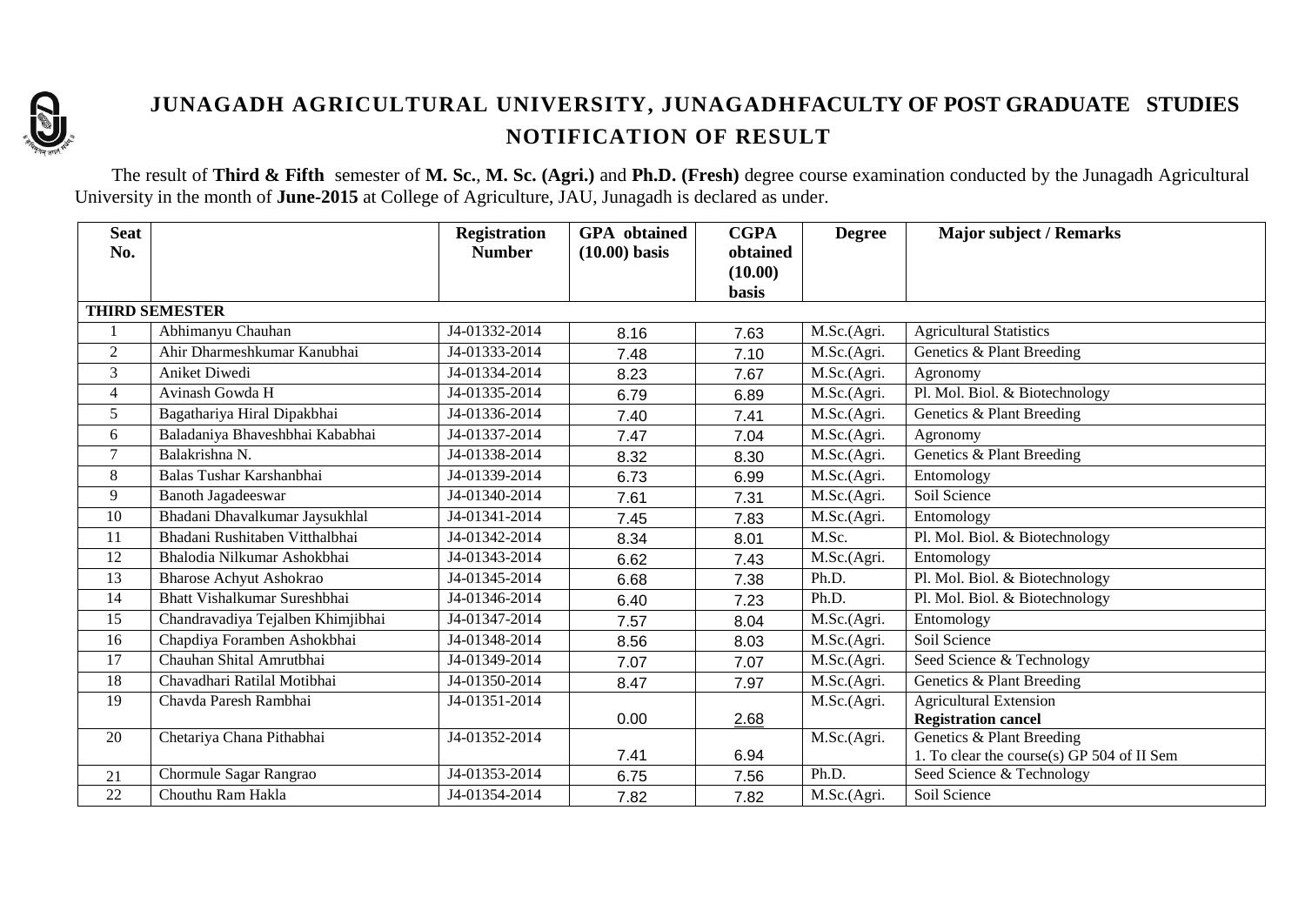|                 | Chudasama Amar Ashokbhai          | J4-01355-2014 | 7.17 | 6.89 | M.Sc.                     | Pl. Mol. Biol. & Biotechnology                                     |
|-----------------|-----------------------------------|---------------|------|------|---------------------------|--------------------------------------------------------------------|
|                 |                                   |               |      |      |                           | 1. To clear the course(s) PL. PATH 504,                            |
| 23              |                                   |               |      |      |                           | AG. Stat 542 & PGS 503 of II Sem                                   |
| 24              | Dadhania Vaibhav Pravinkumar      | J4-01356-2014 | 7.27 | 7.35 | M.Sc.(Agri.               | Entomology                                                         |
| 25              | Desai Hiralben Vinubhai           | J4-01357-2014 | 8.10 | 7.92 | Ph.D.                     | Pl. Mol. Biol. & Biotechnology                                     |
| 26              | Divya C.                          | J4-01359-2014 | 7.78 | 8.47 | M.Sc.(Agri.               | Entomology                                                         |
|                 | Dulera Jyotiben Govindbhai        | J4-01360-2014 | 5.36 | 6.91 | Ph.D.                     | Entomology                                                         |
|                 |                                   |               |      |      |                           | 1. To repeat the course(s) ENT.691& PL.PATH.692                    |
| 27              |                                   |               |      |      |                           | of III Sem.                                                        |
| 28              | Gohil Raju Madhubhai              | J4-01361-2014 | 7.59 | 7.01 | M.Sc.(Agri.               | Seed Science & Technology                                          |
|                 |                                   |               |      |      |                           | 1. To clear the course(s) PGS.503 & PGS.505 of II                  |
|                 |                                   |               |      |      |                           | Sem.                                                               |
| 29              | Goswami Gayatri Janakgiri         | J4-01362-2014 | 7.59 | 7.70 | M.Sc.(Agri.               | <b>Plant Pathology</b>                                             |
| 30              | Hadiya Bharatbhai Maganbhai       | J4-01363-2014 | 6.39 | 6.32 | M.Sc.(Agri.               | Soil Science                                                       |
|                 |                                   |               |      |      |                           | 1. On academic probation as per P.G. Rule No.37.2                  |
|                 |                                   |               |      |      |                           | 2. To clear the course(s) SOIL 511, PGS 503 & PGS<br>505 of II Sem |
| 31              | Hadiya Lalji Masribhai            | J4-01364-2014 | 6.28 |      | M.Sc.(Agri.               | Entomology                                                         |
|                 |                                   |               |      | 6.34 |                           | 1. On academic probation as per P.G. Rule No.37.2                  |
|                 |                                   |               |      |      |                           | 2. To clear the course(s) ENT.508 Pl. PATH 504, &                  |
|                 |                                   |               |      |      |                           | PGS 503 of II Sem.                                                 |
|                 |                                   |               |      |      |                           | 3. To clear the course(s) ENT.513 of III Sem.                      |
| 32              | Hirpara Anjita Jentibhai          | J4-01365-2014 | 8.03 | 8.07 | Ph.D.                     | Seed Science & Technology                                          |
| 33              | Jadeja Amardipsinh Sukhdevsinh    | J4-01366-2014 | 8.37 | 7.71 | $\overline{M}$ .Sc.(Agri. | Soil Science                                                       |
| 34              | Jambukiya Ronakbhai Ishvarbhai    | J4-01367-2014 | 6.53 | 6.58 | M.Sc.(Agri.               | Entomology                                                         |
|                 |                                   |               |      |      |                           | 1. To clear the course(s) ENT.508, Pl. PATH 504 $&$                |
|                 |                                   |               |      |      |                           | PGS 503 of II Sem.                                                 |
| 35              | Javiya Pratikkumar Pravinbhai     | J4-01368-2014 | 7.82 | 7.51 | M.Sc.(Agri.               | Agronomy                                                           |
| $\overline{36}$ | Jignesh Kadiyara                  | J4-01369-2014 | 7.77 | 7.20 | M.Sc.(Agri                | Genetics & Plant Breeding                                          |
|                 |                                   |               |      |      |                           | 1. To clear the course(s) GP 504 of II Sem                         |
|                 | Jogarana Mayur Rajabhai           | J4-01370-2014 | 7.47 | 7.30 | M.Sc.                     | Pl. Mol. Biol. & Biotechnology                                     |
| 37              |                                   |               |      |      |                           | 1. To clear the course(s) Pl. PATH. 504 of II Sem                  |
| 38              | Kachhadiya Harshita Jayeshkumar   | J4-01371-2014 | 7.16 | 7.08 | M.Sc.                     | Pl. Mol. Biol. & Biotechnology                                     |
| 39              | Kaneria Sagar Chandubhai          | J4-01372-2014 | 8.46 | 7.76 | M.Sc.(Agri.               | Soil Science                                                       |
| 40              | Kantariya Jagdishbhai Karshanbhai | J4-01373-2014 | 8.38 | 8.06 | M.Sc.(Agri.               | Agronomy                                                           |
| 41              | Karangia Naran Kesurbhai          | J4-01374-2014 | 6.68 | 6.79 | M.Sc.(Agri.               | Agronomy                                                           |
| 42              | Kavar Nikunjkumar Rameshbhai      | J4-01375-2014 | 8.23 | 6.91 | M.Sc.(Agri.               | Soil Science                                                       |
|                 |                                   |               |      |      |                           | 1. To clear the course(s) SOIL 511 & PGS 503 of II                 |
|                 |                                   |               |      |      |                           | Sem.                                                               |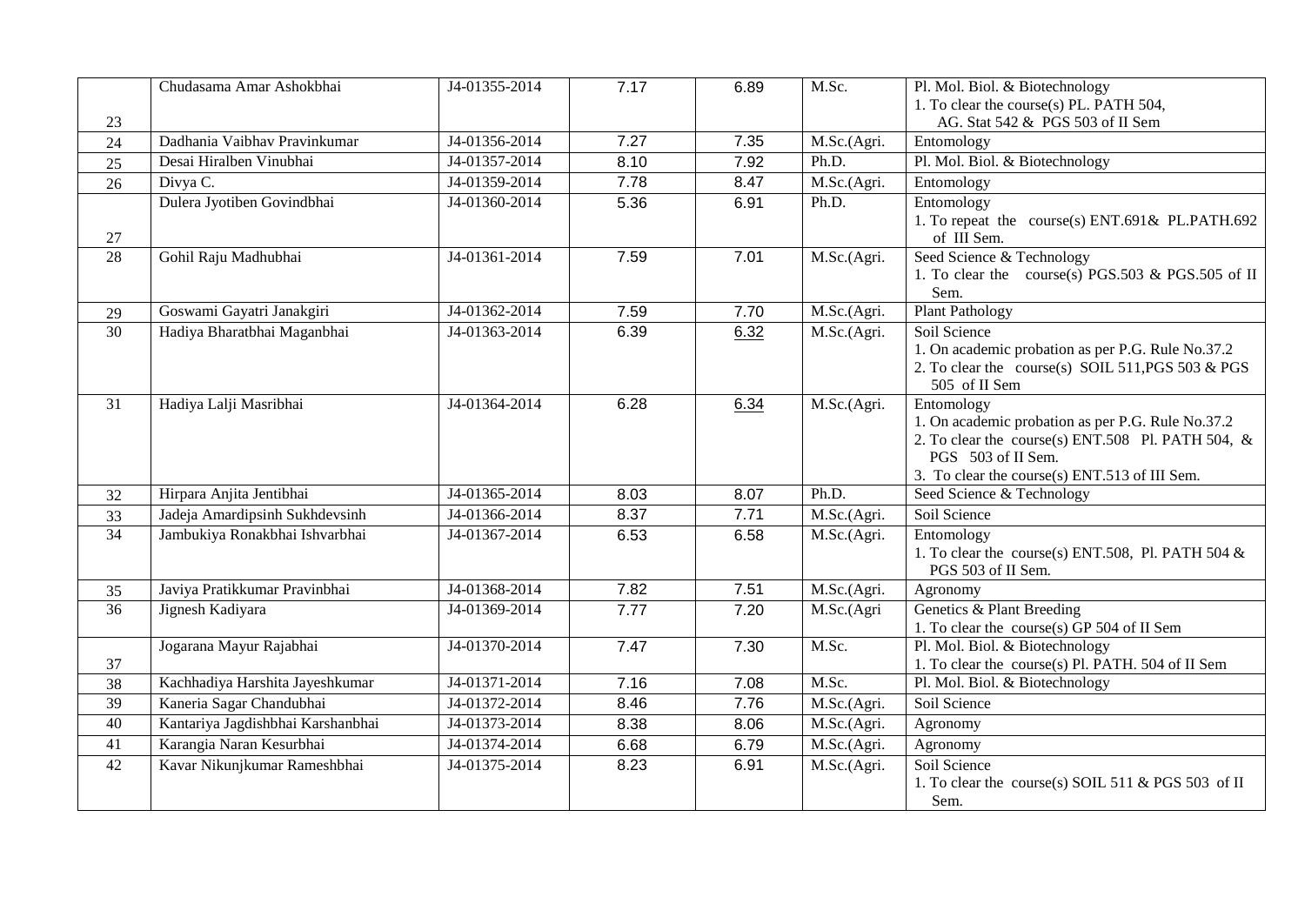| 43              | Kher Udaysinh Arjunbhai             | J4-01376-2014 | 7.18 | 6.71 | M.Sc.(Agri.               | Agronomy                                                                                                                                                                                      |
|-----------------|-------------------------------------|---------------|------|------|---------------------------|-----------------------------------------------------------------------------------------------------------------------------------------------------------------------------------------------|
| 44              | Khorajiya Mahammadhusen Talibali    | J4-01377-2014 | 8.06 | 8.41 | Ph.D.                     | <b>Agricultural Economics</b>                                                                                                                                                                 |
| 45              | Khunt Ankitkumar Rameshbhai         | J4-01378-2014 | 7.48 | 7.83 | M.Sc.(Agri.               | <b>Plant Pathology</b>                                                                                                                                                                        |
| $\overline{46}$ | Kuldeep                             | J4-01380-2014 | 8.17 | 7.64 | M.Sc.(Agri.               | Agronomy                                                                                                                                                                                      |
| 47              | Ladumor Jagadish Govindbhai         | J4-01381-2014 | 7.19 | 6.74 | M.Sc.(Agri.               | Soil Science<br>1. To clear the course(s) SOIL 511 & PGS 503 of II<br>Sem.                                                                                                                    |
| 48              | Mahendra Choudhary                  | J4-01382-2014 | 7.22 | 7.11 | M.Sc.(Agri.               | Agronomy<br>1. To clear the course(s) PGS503 of II Sem.                                                                                                                                       |
| 49              | Makwana Akashkumar Bhupatrai        | J4-01383-2014 | 6.45 | 6.45 | M.Sc.(Agri.               | Entomology<br>1. On academic probation as per P.G. Rule No.37.2<br>2. To clear the course(s) ENT. 508, Pl. PATH 504 $&$<br>PGS 503 of II Sem<br>3. To clear the course(s) ENT.513 of III Sem. |
| 50              | Makwana Nileshkumar Dayabhai        | J4-01384-2014 | 7.47 | 7.73 | Ph.D.                     | Agronomy                                                                                                                                                                                      |
| 51              | Marviya Prashantkumar Bhagvanjibhai | J4-01385-2014 | 7.97 | 7.98 | Ph.D.                     | <b>Agricultural Statistics</b>                                                                                                                                                                |
| $\overline{52}$ | Murlidhar Meena                     | J4-01387-2014 | 8.12 | 8.09 | Ph.D.                     | <b>Agricultural Economics</b>                                                                                                                                                                 |
| $\overline{53}$ | Nandha Abhijeeta Kiritbhai          | J4-01389-2014 | 6.20 | 7.24 | Ph.D.                     | Pl. Mol. Biol. & Biotechnology                                                                                                                                                                |
| $\overline{54}$ | Pala Abhay Bharatkumar              | J4-01390-2014 | 7.15 | 7.16 | M.Sc.                     | Pl. Mol. Biol. & Biotechnology<br>1. To clear the course(s) PGS 503 of II Sem                                                                                                                 |
| 55              | Pansuria Kruti Chimanlal            | J4-01392-2014 | 7.00 | 6.88 | M.Sc.                     | Pl. Mol. Biol. & Biotechnology                                                                                                                                                                |
| $\overline{56}$ | Parmar Sujataben Jamanbhai          | J4-01393-2014 | 6.97 | 7.20 | Ph.D.                     | <b>Agricultural Extension</b>                                                                                                                                                                 |
| $\overline{57}$ | Patel Raziyabanu Iqbalbhai Isa      | J4-01396-2014 | 8.65 | 8.20 | $\overline{M}$ .Sc.(Agri. | <b>Agricultural Extension</b>                                                                                                                                                                 |
| 58              | Patil Abhinandan Suresh             | J4-01397-2014 | 8.47 | 8.32 | Ph.D.                     | Agronomy                                                                                                                                                                                      |
| 59              | Prem Kumari Karwasara               | J4-01399-2014 | 8.15 | 7.98 | Ph.D.                     | Agronomy                                                                                                                                                                                      |
| 60              | Rahul Rammani Tripathi              | J4-01400-2014 | 8.09 | 7.67 | M.Sc.                     | Pl. Mol. Biol. & Biotechnology                                                                                                                                                                |
| 61              | Raiyani Gaurang Dhirajlal           | J4-01401-2014 | 7.92 | 7.92 | Ph.D.                     | Genetics & Plant Breeding                                                                                                                                                                     |
| 62              | Rajput Rudradatsinh Pratapsinh      | J4-01403-2014 | 7.95 | 7.58 | M.Sc.(Agri.               | <b>Agricultural Extension</b>                                                                                                                                                                 |
| 63              | Rakesh Nogiya                       | J4-01404-2014 | 7.84 | 7.60 | M.Sc.(Agri.               | Pl. Mol. Biol. & Biotechnology                                                                                                                                                                |
| 64              | Ranoliya Pratikkuumar Dhirajlal     | J4-01406-2014 | 7.07 | 6.54 | M.Sc.(Agri.               | Genetics & Plant Breeding<br>1. To clear the course(s) GP 504 of II Sem.                                                                                                                      |
| $\overline{65}$ | Rathwa Mineshbhai Gamjibhai         | J4-01408-2014 | 6.63 | 6.68 | M.Sc.(Agri.               | Entomology<br>1. To clear the course(s) PL PATH 504 & PGS 503<br>of II Sem                                                                                                                    |
| 66              | Raval Dilipkumar Tejabhai           | J4-01409-2014 | 6.88 | 6.81 | M.Sc.(Agri.               | Entomology<br>1. To clear the course(s) ENT.508 & PL PATH 504<br>of II Sem                                                                                                                    |
| 67              | Ravindrakumar Vijaykumar Baria      | J4-01410-2014 | 7.77 | 7.63 | M.Sc.                     | Pl. Mol. Biol. & Biotechnology                                                                                                                                                                |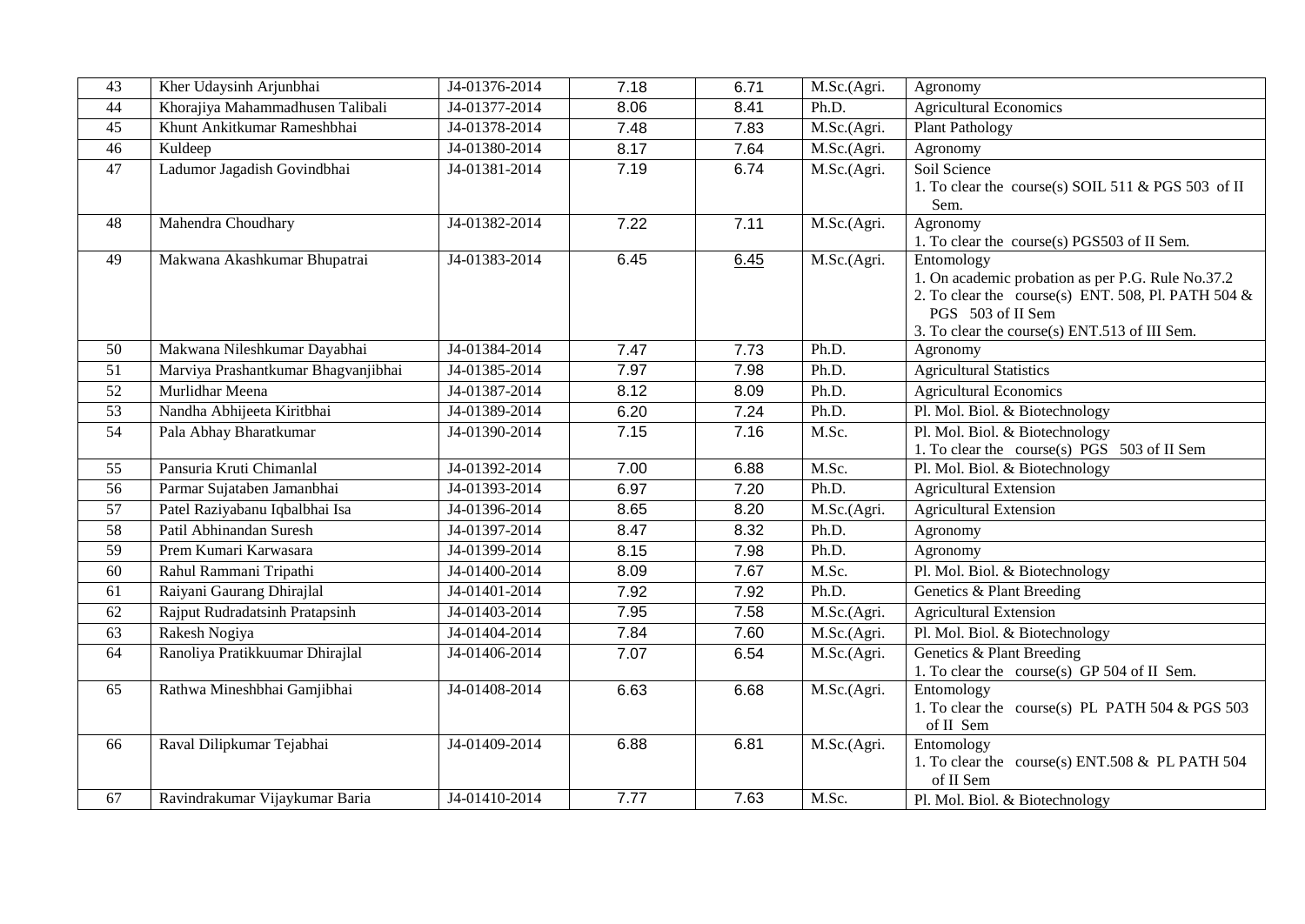| 68              | Reginah Pheirim               | J4-01411-2014              | 8.16 | 7.78 | M.Sc.(Agri. | Genetics & Plant Breeding                       |
|-----------------|-------------------------------|----------------------------|------|------|-------------|-------------------------------------------------|
| 69              | Sabhaya Ankit Gordhan         | J4-01412-2014              | 7.52 | 7.37 | M.Sc.(Agri. | <b>Agricultural Statistics</b>                  |
| 70              | Saradhara Akash Dineshbhai    | J4-01413-2014              |      |      | M.Sc.(Agri. | <b>Agricultural Extension</b>                   |
|                 |                               |                            | 7.85 | 7.37 |             | 1 To clear the course(s) PGS 503 of II Sem      |
| 71              | Saranya R.                    | J4-01414-2014              | 8.30 | 8.62 | M.Sc.(Agri. | <b>Plant Pathology</b>                          |
| 72              | Savaliya Nayanaben Vinubhai   | J4-01415-2014              | 8.59 | 8.37 | M.Sc.(Agri. | Agronomy                                        |
| 73              | Shefalee Kishorebhai Parmar   | J4-01416-2014              |      |      | M.Sc.       | Pl. Mol. Biol. & Biotechnology                  |
|                 |                               |                            | 7.19 | 7.00 |             | 1. To clear the course(s) PL PATH 504 of II Sem |
| 74              | Solanki Jignasa Nathabhai     | J4-01417-2014              | 8.14 | 7.89 | M.Sc.(Agri. | Agronomy                                        |
| $\overline{75}$ | Suhail Ahmad A. Hakeem        | $\overline{J4-01418-2014}$ | 8.60 | 8.28 | Ph.D.       | Pl. Mol. Biol. & Biotechnology                  |
| 76              | Suresh Kumar Bagra            | J4-01420-2014              |      |      | M.Sc.(Agri. | Pl. Mol. Biol. & Biotechnology                  |
|                 |                               |                            | 6.72 | 6.57 |             | 1. To clear the course(s) PL PATH 504 of II Sem |
| 77              | Timbadiya Priyanka Nileshbhai | J4-01421-2014              | 8.00 | 7.77 | Ph.D.       | Biochemistry                                    |
| 78              | Tulsani Nilam Jethalal        | J4-01422-2014              | 8.20 | 8.28 | Ph.D.       | Pl. Mol. Biol. & Biotechnology                  |
| 79              | Umretiya Nimita Girishkumar   | J4-01423-2014              | 7.40 | 8.33 | Ph.D.       | Pl. Mol. Biol. & Biotechnology                  |
| 80              | Vaishnav Nilesh Mansukhbhai   | J4-01424-2014              | 8.19 | 8.00 | M.Sc.(Agri. | Genetics & Plant Breeding                       |
| 81              | Vaja Arpanaben Devabhai       | J4-01425-2014              | 7.69 | 7.61 | M.Sc.(Agri. | Seed Science & Technology                       |
| 82              | Vamja Amitkumar Shantilal     | J4-01427-2014              |      |      | M.Sc.(Agri. | <b>Plant Pathology</b>                          |
|                 |                               |                            | 7.07 | 7.20 |             | 1. To clear the course(s) PL PATH 504 of II Sem |
| 83              | Vekariya Pinalben Vallabhbhai | J4-01429-2014              | 7.29 | 7.71 | M.Sc.(Agri. | <b>Plant Pathology</b>                          |
| 84              | Vinotha B.                    | J4-01430-2014              | 9.14 | 8.83 | M.Sc.(Agri. | Soil Science                                    |
| 85              | Vipen Bhadu                   | J4-01431-2014              | 8.04 | 7.61 | M.Sc.(Agri. | Agronomy                                        |
| 86              | Virani Maulikkumar Balubhai   | J4-01432-2014              |      |      | M.Sc.(Agri. | Genetics & Plant Breeding                       |
|                 |                               |                            | 6.28 | 7.03 |             | To clear the course(s) SST 506 of III Sem.      |
| 87              | Vora Zarna Narendrabhai       | J4-01433-2014              | 8.10 | 7.67 | M.Sc.(Agri. | Genetics & Plant Breeding                       |
| 88              | Wadaskar Pankaj Shankarrao    | J4-01434-2014              | 7.90 | 7.61 | Ph.D.       | Entomology                                      |
| 89              | Warwate Sunil Indrajit        | J4-01435-2014              | 8.18 | 7.66 | M.Sc.(Agri. | Biochemistry                                    |
| 90              | Yusufzai Sana Aftabkhan       | J4-01436-2014              | 7.66 | 7.20 | M.Sc.(Agri. | Genetics & Plant Breeding                       |
| 91              | Zala Ishitaben Mansing        | J4-01437-2014              | 7.80 | 7.48 | M.Sc.(Agri. | Seed Science & Technology                       |
| 92              | Zala Mohitkumar Jaysinhbhai   | J4-01438-2014              | 7.83 | 7.54 | M.Sc.(Agri. | Agronomy                                        |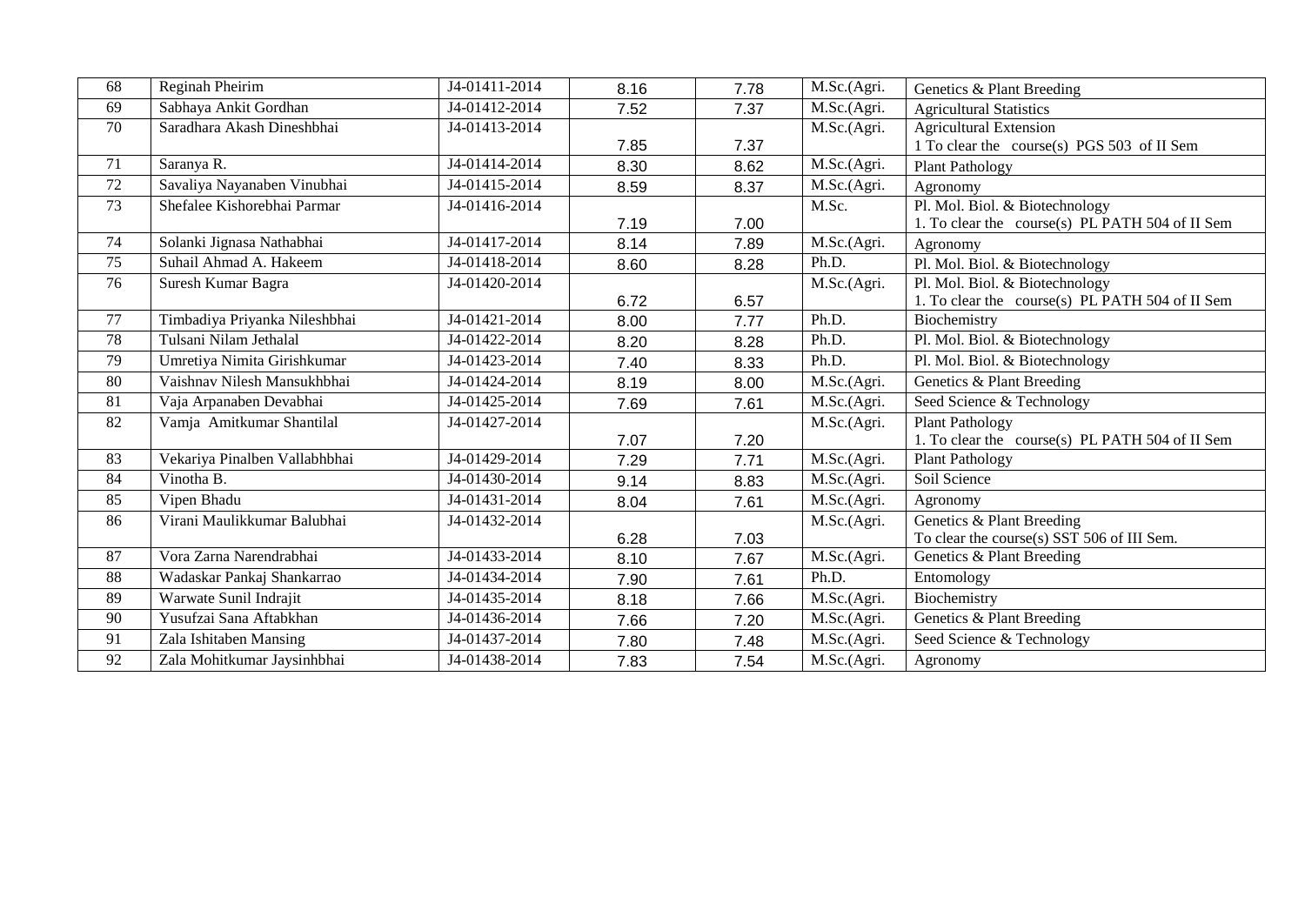#### **FIFTH SEMESTER**

|    | Bamrotiya Mehul Mulubhai              | J4-01124-2013 | 0.00 | 6.59 | M.Sc. (Agri.) | Genetics & Plant Breeding                  |
|----|---------------------------------------|---------------|------|------|---------------|--------------------------------------------|
|    |                                       |               |      |      |               | 1. To clear the course(s) GP5 04 of II Sem |
| 2  | Darvhankar Mayur Shankarrao           | J4-01134-2013 | 0.00 | 7.39 | Ph.D.         | Genetics & Plant Breeding                  |
| 3  | Delvadiya Niravkumar Ashokbhai        | J4-01137-2013 | 7.50 | 7.55 | Ph.D.         | Plant Mole. Biology & Biotech.             |
| 4  | Dobariya Ashok Bharatbhai             | J4-01140-2013 | 0.00 | 7.33 | M.Sc.         | Plant Mole. Biology & Biotech.             |
| 5  | Gohil Bhagirathsinh Sahdevsinh        | J4-01146-2013 | 0.00 | 8.58 | Ph.D.         | Agronomy                                   |
| 6  | Jasminkumar Vanmalibhai Kheni         | J4-01151-2013 | 8.04 | 7.91 | Ph.D.         | Plant Mole. Biology & Biotech.             |
|    | Joshi Ankitaben Kamleshkumar          | J4-01153-2013 | 0.00 | 7.42 | M.Sc.         | Plant Mole. Biology & Biotech.             |
| 8  | Joshi Halakben Vibhakarbhai Minaxiben | J4-01154-2013 | 0.00 | 7.98 | Ph.D.         | Plant Mole. Biology & Biotech.             |
| 9  | Joshi Kavita Bhupendrabhai            | J4-01155-2013 | 0.00 | 7.69 | Ph.D.         | Biochemistry                               |
| 10 | Korat Avni Nandlal                    | J4-01162-2013 | 0.00 | 7.46 | M.Sc.         | Plant Mole. Biology & Biotech.             |
| 11 | Patel Jaykumar Viththalbhai           | J4-01175-2013 | 0.00 | 6.98 | Ph.D.         | <b>Agricultural Extension</b>              |
| 12 | Polara Amit Mansukhbhai               | J4-01176-2013 | 0.00 | 7.38 | Ph.D.         | Agronomy                                   |
| 13 | Raval Sacheenkumar Shireeshbhai       | J4-01183-2013 | 0.00 | 7.56 | Ph.D.         | Biochemistry                               |
| 14 | Rucha Rajendrakumar Patel             | J4-01184-2013 | 0.00 | 7.07 | M.Sc.         | Plant Mole. Biology & Biotech.             |
| 15 | Sanghani Jayeshkumar Maganlal         | J4-01187-2013 | 7.93 | 7.43 | Ph.D.         | Plant Mole. Biology & Biotech.             |
| 16 | Solanki Dharmik Ratilal               | J4-01194-2013 | 0.00 | 6.67 | M.Sc. (Agri.) | Soil Science                               |
| 17 | Solanki Harpal Vajubhai               | J4-01195-2013 | 0.00 | 7.42 | Ph.D.         | Genetics & Plant Breeding                  |
| 18 | Vaja Komalben Narottambhai            | J4-01200-2013 | 0.00 | 7.74 | Ph.D.         | Plant Mole. Biology & Biotech.             |
| 19 | Varasani Jaydeep Vallabhbhai          | J4-01202-2013 | 0.00 | 7.39 | Ph.D.         | <b>Agricultural Economics</b>              |
|    |                                       |               |      |      |               |                                            |

## No. JAU / REG / EXAM / T-1 /926-29 / 2016 **REGISTRAR**

#### Date: 29/03/2016

## **Copy f.w.cs. to :**

- 1. The Director of Research and Dean, P.G. Studies, J A U, Junagadh.
- 2. The Director of Students' Welfare, J A U, Junagadh.
- 3. The Principal & Dean, College of Agriculture, J A U, Junagadh (5 copy)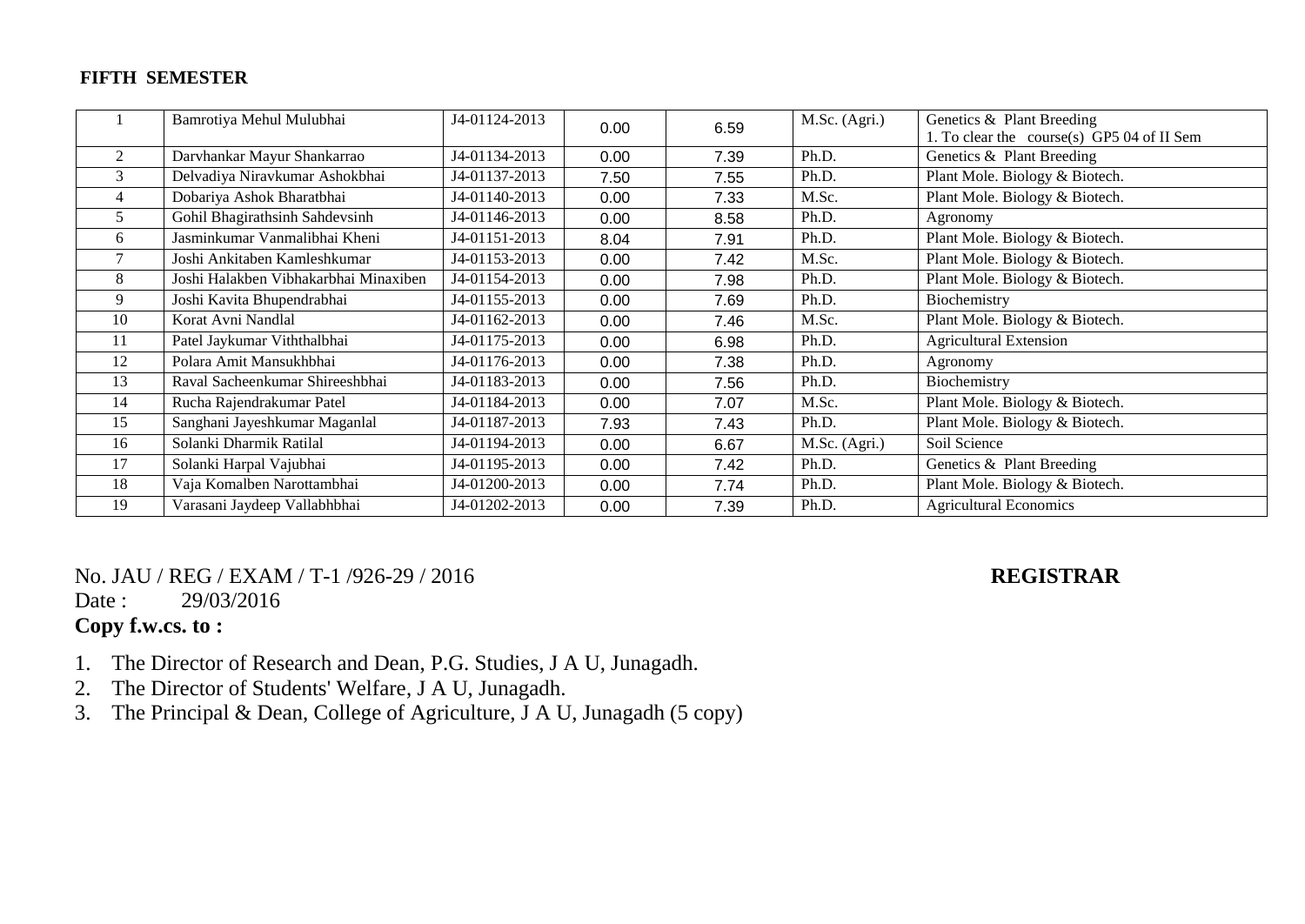

## **JUNAGADH AGRICULTURAL UNIVERSITY, JUNAGADH FACULTY OF POST GRADUATE STUDIES**

## **NOTIFICATION OF RESULT**

The result of **THIRD**, **SEVENTH & EIGHTH** semester of Agri./Horti. **Ph.D. (In-service)** degree course examination conducted by the Junagadh Agricultural University in the month of **DECEMBER-2015** at College of Agriculture, J A U, Junagadh is declared as under.

| <b>Seat</b><br>No. |                                  | <b>Registration</b><br><b>Number</b> |      | <b>CGPA</b> obtained<br>$(10.00)$ basis | <b>Degree</b> | <b>Major subject / Remarks</b>                                                |
|--------------------|----------------------------------|--------------------------------------|------|-----------------------------------------|---------------|-------------------------------------------------------------------------------|
|                    | <b>AGRICULTURE</b>               |                                      |      |                                         |               |                                                                               |
|                    | THIRD SEMESTER                   |                                      |      |                                         |               |                                                                               |
|                    | Barad Hitesh Ranabhai            | J4-01440-2014                        | 7.60 | 7.65                                    | Ph.D.         | Genetics & Plant Breeding<br>1. To clear the course(s) PGS 503 of II Sem      |
| $\overline{2}$     | Hadiya Ankur Mohanlal            | J4-01441-2014                        | 7.37 | 7.14                                    | Ph.D.         | Genetics & Plant Breeding                                                     |
| 3                  | Parakhia Manojkumar Vallabhbhai  | J4-01443-2014                        | 7.45 | 7.45                                    | Ph.D.         | Plant Mole Bio.& Biotechnology<br>1. To clear the course(s) PGS 503 of II Sem |
| 4                  | Parmar Rajeshkumar Mansukhlal    | J4-01444-2014                        | 7.40 | 7.07                                    | Ph.D.         | Soil Science<br>1. To clear the course(s) PGS 503 of II Sem                   |
| 5                  | Parmar Rakeshkumar Sadabhai      | J4-01445-2014                        | 7.74 | 7.95                                    | Ph.D.         | Genetics & Plant Breeding<br>1. To clear the course(s) PGS 503 of II Sem      |
| 6                  | Sapara Gangarambhai Karsanbhai   | J4-01446-2014                        | 7.71 | 7.82                                    | Ph.D.         | Genetics & Plant Breeding                                                     |
| $\overline{7}$     | Tavethiya Bhaveshkumar Hirjibhai | J4-01447-2014                        | 7.55 | 7.37                                    | Ph.D.         | Agril. Extension                                                              |
| 8                  | Vyas Umeshkumar Maheshbhai       | J4-01448-2014                        | 7.93 | 8.02                                    | Ph.D.         | <b>Plant Pathology</b><br>1. To clear the course(s) PGS 503 of II Sem         |
|                    | <b>SEVENTH SEMESTER</b>          |                                      |      |                                         |               |                                                                               |
|                    | Raval Lataben Jayeshtharam       | J4-01108-2012                        | 0.00 | 8.11                                    | Ph.D.         | Genetics & Plant Breeding                                                     |
| $\overline{2}$     | Tara Chand Poonia                | J4-01109-2012                        | 0.00 | 7.53                                    | Ph.D.         | Agronomy                                                                      |
|                    | <b>EIGHTH SEMESTER</b>           |                                      |      |                                         |               |                                                                               |
|                    | Bariya Minaxiben Kanjibhai       | J4-00967-2011                        | 0.00 | 7.72                                    | Ph.D.         | <b>Agricultural Extension</b>                                                 |
|                    | <b>HORTICULTURE</b>              |                                      |      |                                         |               |                                                                               |
|                    | <b>SEVENTH SEMESTER</b>          |                                      |      |                                         |               |                                                                               |
|                    | Chitroda Rajubhai Laljibhai      | J4-01107-2012                        | 0.00 | 7.13                                    | Ph.D.         | Fruit Science                                                                 |

No. JAU / REG / EXAM / T-1 / 930-33 / 2016

Date : 29 /03/2016 **REGISTRAR**

#### **Copy f.w.cs. to :**

- 1. The Director of Research and Dean, P.G. Studies, J A U, Junagadh.
- 2. The Director of Students' Welfare, J AU, Junagadh.
- 3. The Principal & Dean, College of Agriculture, JAU, Junagadh (5 copies).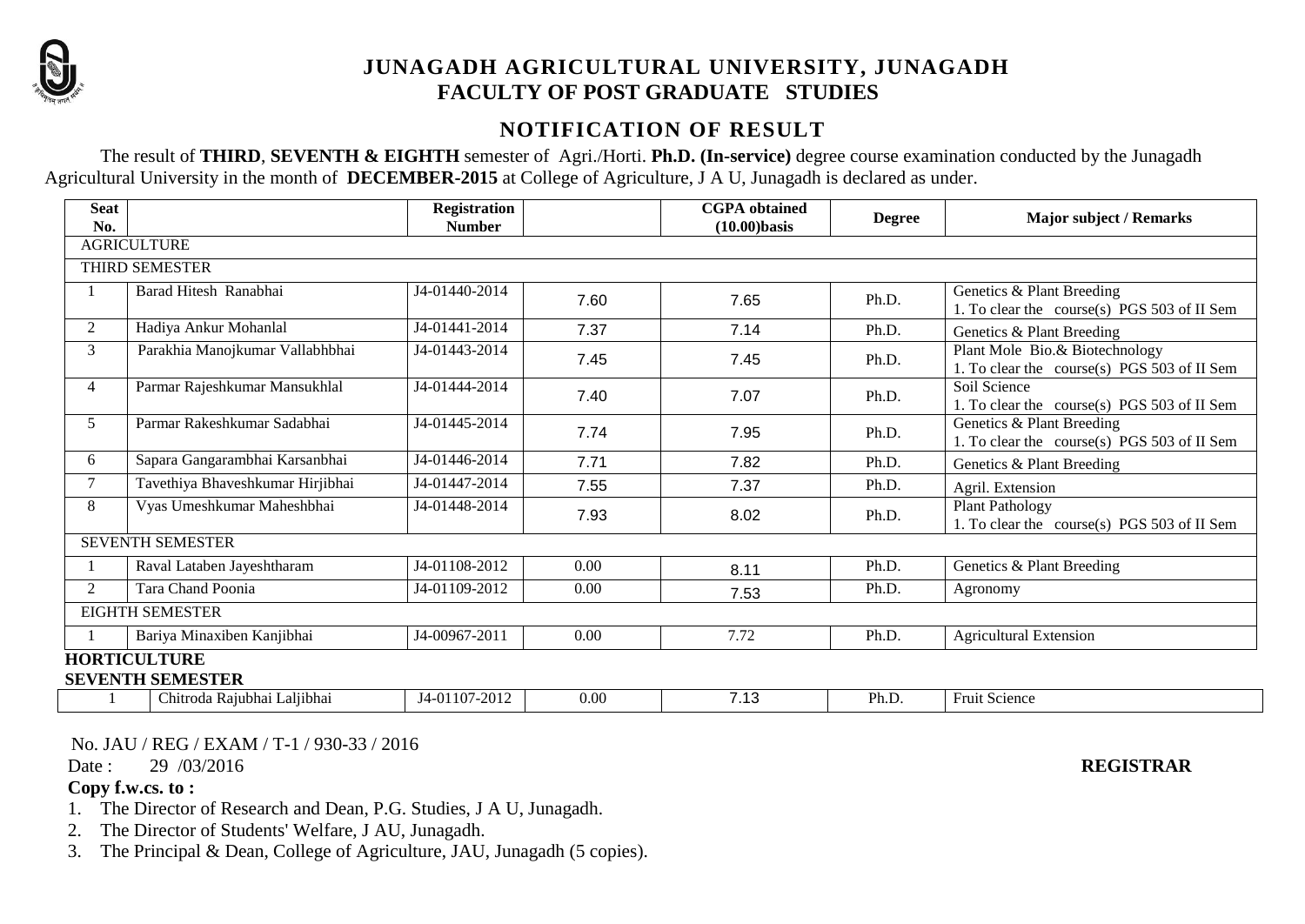

## **JUNAGADH AGRICULTURAL UNIVERSITY, JUNAGADHFACULTY OF POST GRADUATE STUDIES NOTIFICATION OF RESULT**

The result of **THIRD & FIFTH semester** of **M. Sc. (Horti.) / Ph.D. (Fresh)** degree course examination conducted by the Junagadh Agricultural University in the month of **DECEMBER-2015** at College of Agriculture, J A U, Junagadh is declared as under.

| <b>Seat</b>    |                                | Registratio   |      | <b>CGPA</b>  | <b>Degree</b> | <b>Major subject</b>                                                                                                    |
|----------------|--------------------------------|---------------|------|--------------|---------------|-------------------------------------------------------------------------------------------------------------------------|
| No.            |                                | n             |      | obtained     |               | / Remarks                                                                                                               |
|                |                                | <b>Number</b> |      | (10.00)      |               |                                                                                                                         |
|                |                                |               |      | <b>basis</b> |               |                                                                                                                         |
|                | <b>THIRD SEMESTER</b>          |               |      |              |               |                                                                                                                         |
|                | Adla Sunulkumar                | J4-01449-2014 | 8.27 | 7.67         | M.Sc.(Horti.) | Floriculture & Land Scape Architecture                                                                                  |
| $\overline{2}$ | Ajay Kumar Karna               | J4-01451-2014 | 8.04 | 7.87         | M.Sc.(Horti.) | <b>Fruit Science</b>                                                                                                    |
| 3              | Akula Venu                     | J4-01452-2014 | 6.50 | 7.40         | Ph.D.         | <b>Fruit Science</b>                                                                                                    |
| 4              | Athuliya B. A.                 | J4-01453-2014 | 7.76 | 7.35         | M.Sc.(Horti.) | <b>Fruit Science</b>                                                                                                    |
| 5              | Bhad Mamtaben Dhirubhai        | J4-01454-2014 | 7.87 | 7.64         | M.Sc.(Horti.) | Fruit Science                                                                                                           |
| 6              | Bhuva Sharadkumar Kishorbhai   | J4-01455-2014 | 7.09 | 7.41         | Ph.D.         | <b>Fruit Science</b>                                                                                                    |
| $\tau$         | Chaudhari Tejalben Mukeshbhai  | J4-01456-2014 | 7.51 | 7.19         | M.Sc.(Horti.) | Fruit Science                                                                                                           |
| 8              | Dalvadi Ankur Chandulal        | J4-01458-2014 | 7.17 | 7.08         | M.Sc.(Horti.) | Fruit Science                                                                                                           |
|                |                                |               |      |              |               | 1. To clear the course(s) SOILS 511 of II Sem                                                                           |
| 9              | Der Mayurkumar Lakhabhai       | J4-01459-2014 |      |              | M.Sc.(Horti.) | <b>Fruit Science</b>                                                                                                    |
|                |                                |               |      |              |               | 1. On academic probation as per P.G. Rule No.37.2                                                                       |
|                |                                |               | 3.68 | 5.58         |               | 2. To clear the course(s) SOILS 511 & PGS 505 of II Sem.<br>3. To repeat the course(s) FSC 503 $\&$ to clear the course |
|                |                                |               |      |              |               | FSC 591 of III Sem.                                                                                                     |
| 10             | Dodiya Kalapi Dadubhai         | J4-01460-2014 |      |              | M.Sc.(Horti.) | <b>Fruit Science</b>                                                                                                    |
|                |                                |               | 6.98 | 6.92         |               | 1. To clear the course(s) PGS 505 of II Sem.                                                                            |
| 11             | Elangaivendhan, A.             | J4-01461-2014 | 8.50 | 8.09         | M.Sc.(Horti.) | Floriculture & Land Scape Architecture                                                                                  |
| 12             | Goswami Mayurgiri Manigiri     | J4-01462-2014 | 6.80 | 7.47         | Ph.D.         | Fruit Science                                                                                                           |
| 13             | Mangroliya Gunjan Sureshbhai   | J4-01464-2014 | 7.38 | 7.29         | Ph.D.         | Floriculture & Land Scape Architecture                                                                                  |
| 14             | Pansuriya Pratik Babulal       | J4-01465-2014 | 7.60 | 7.35         | Ph.D.         | Floriculture & Land Scape Architecture                                                                                  |
| 15             | Rustam                         | J4-01466-2014 |      |              | M.Sc.(Horti.) | <b>Fruit Science</b>                                                                                                    |
|                |                                |               | 6.57 | 6.36         |               | 1. On academic probation as per P.G. Rule No.37.2                                                                       |
|                |                                |               |      |              |               | 2. To clear the course(s) SOILS 511 & PGS 503 of II Sem                                                                 |
| 16             | Savaliya Rohitkumar Rameshbhai | J4-01467-2014 | 7.83 | 7.12         | M.Sc.(Horti.) | Floriculture & Land Scape Architecture                                                                                  |